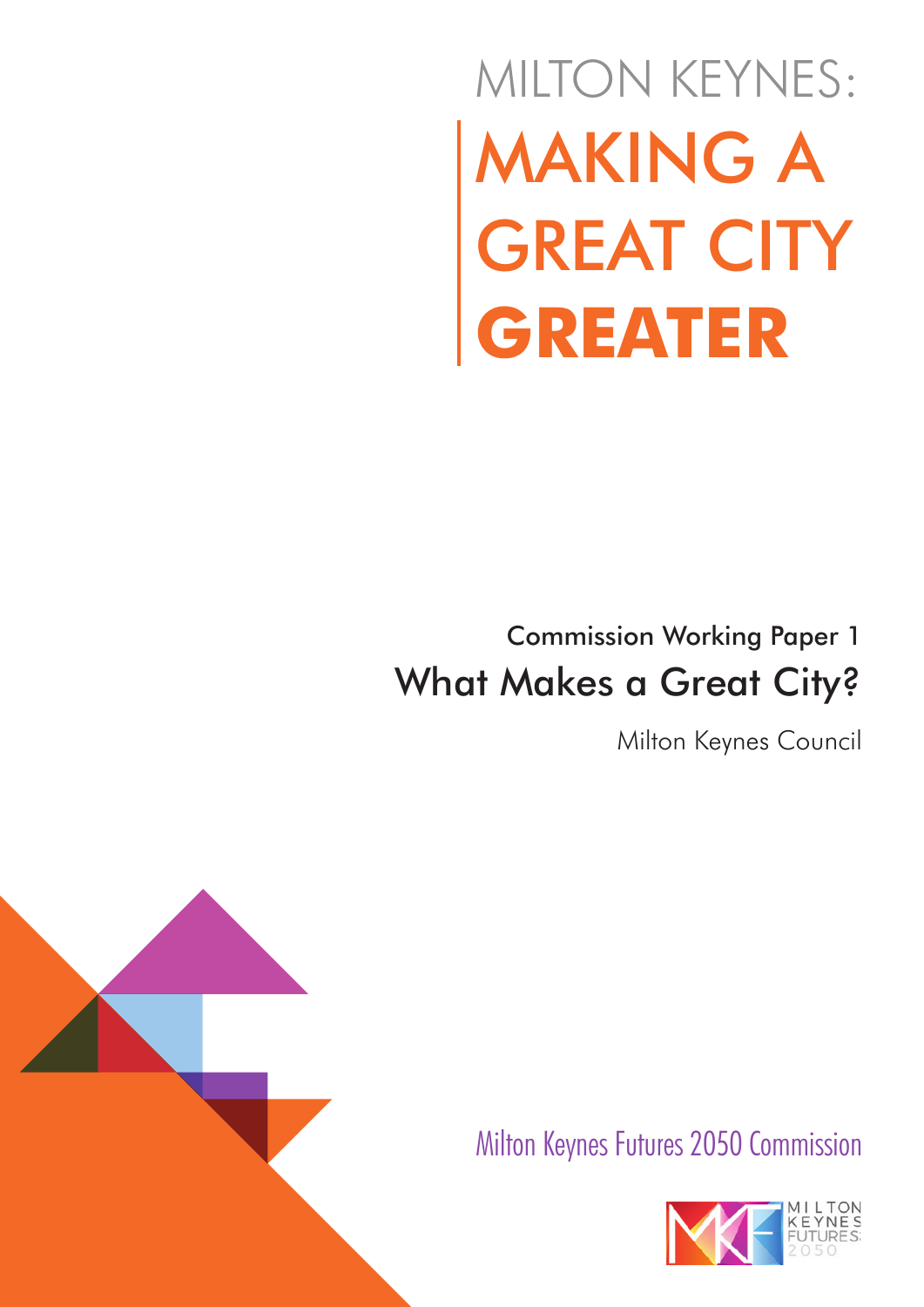#### MK Futures 2050 Commission

### MK FUTURES 2 0 5 0

When I was younger and single and people asked me what was good about living in Milton Keynes, I used to say its closeness to London! When I became a working mother it was the facilities, including wonderful indoor and outdoor play areas for children, and a choice of nurseries and schools. Now I am a pensioner I consider myself blessed to be able to walk through wonderful parkland and be surrounded by wide tree-lined grid roads and boulevards Georgina Baidoun, local resident

#### **Overview**

1. As a starting point for its work, MK Futures 2050 has asked "what makes a great city, how does Milton Keynes measure up and what does this teach us about the city's future?" There are many published measures of city success but the Commission has sought to develop its own sense of what makes a great place with particular emphasis on understanding this through engagement with local people and organisations. It has looked at the features that successful cities have in common as well as those specific to Milton Keynes.



Figure 1.Economic Growth across British Cities, 1981 to 2013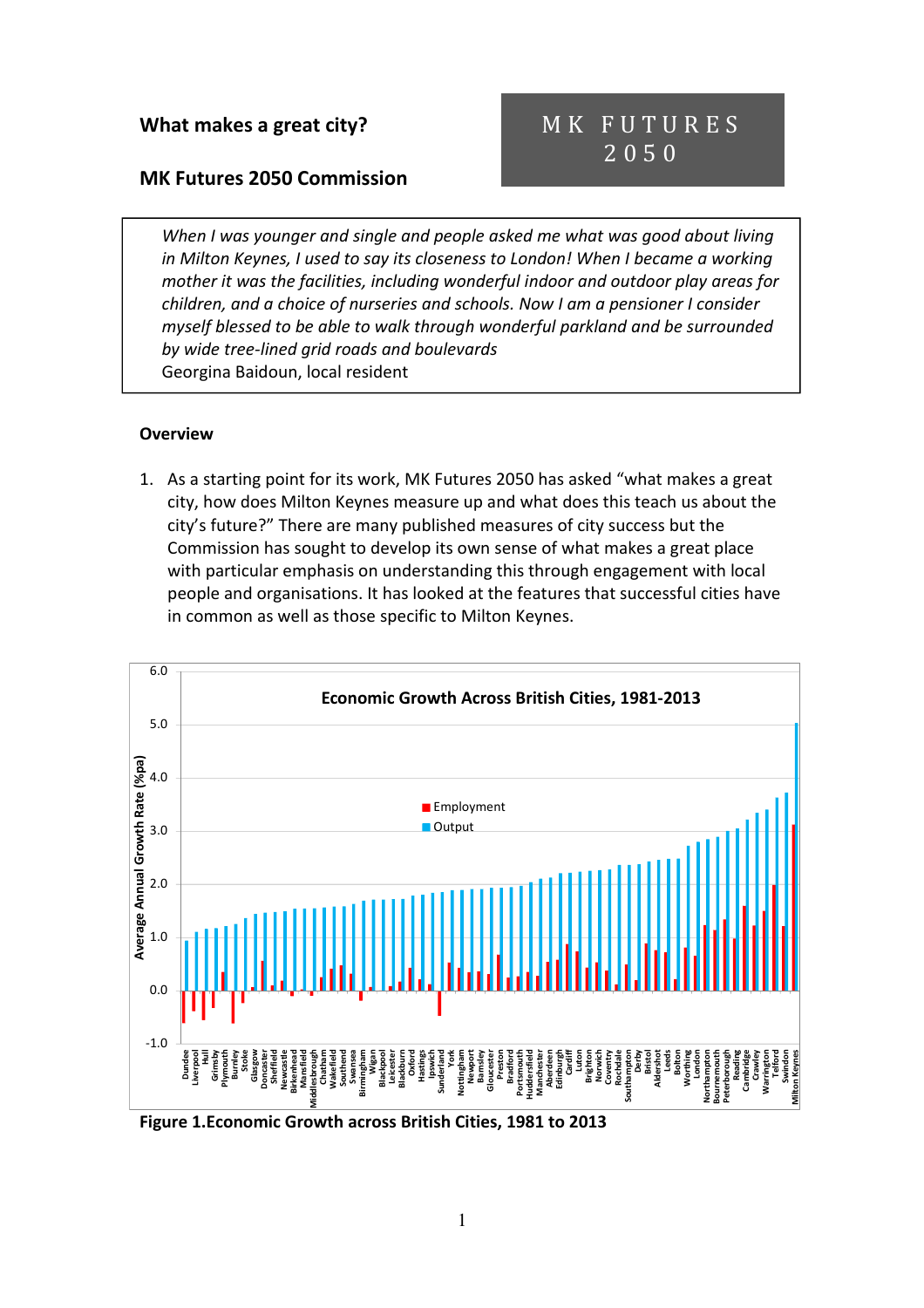- 2. The Commission is clear that any great city must be economically successful. Milton Keynes is a young city that has been one of the major success stories of the past 30 years. It has been the fastest growing UK city, both in terms of employment and output (GVA). Figure 1 ranks the major UK cities in order of (real) output growth over that period. Several new towns can be seen towards the high end of this spectrum, but it is clear to see that Milton Keynes has been, by some margin, the most successful of these.
- 3. But any great city must also be capable of succeeding over time and changing its dynamic in response to changing circumstances. Many of the factors that have served Milton Keynes well over its short lifetime will continue to be assets into the future, but the performance and success of any city is not guaranteed. Increased scale and growth may lead to challenges such as pollution, congestion, and upward pressure on house prices. These may impose limits not just to the growth of a city but also to its productivity and competitive advantages. And in some cases particular neighbourhoods, and even whole cities, can experience economic decline. The most celebrated contemporary example is probably Detroit, once the centre of the US motor industry.

| <b>Strengths</b>                                                     | <b>Weaknesses</b>                                                                  |
|----------------------------------------------------------------------|------------------------------------------------------------------------------------|
| Excellent geographic location and<br>external transport links        | Education and skills of resident population<br>below national average              |
| Affordable housing and office space                                  | Unfashionable place to live                                                        |
| High quality road system with<br>relatively low levels of congestion | Poor public transport coverage and low<br>cycle commuting rates                    |
| High start-up rates reflect dynamic<br>economy                       | No residential university                                                          |
| <b>Opportunities</b>                                                 | <b>Risks</b>                                                                       |
|                                                                      |                                                                                    |
| Well placed for significant growth in<br><b>KIBS</b> sector          | Insufficient education and training would<br>mean that Milton Keynes residents are |
| Shift to high skilled occupations will                               | unable to access high wage high skill jobs                                         |
| provide higher levels of labour<br>productivity and wage growth      | Increasing dependency rate and mean age<br>profile of residents                    |

#### Figure 2: SWOT Matrix for Milton Keynes Futures 2050, Cambridge Econometrics

4. Complacency and failure to adapt to changing circumstances are perennial risks for any city. Those that succeed are typically good at understanding their history and context and using insights to manage future challenges and opportunities. Milton Keynes is doing well but cannot assume that historically successful strategies will continue to serve it well into the future.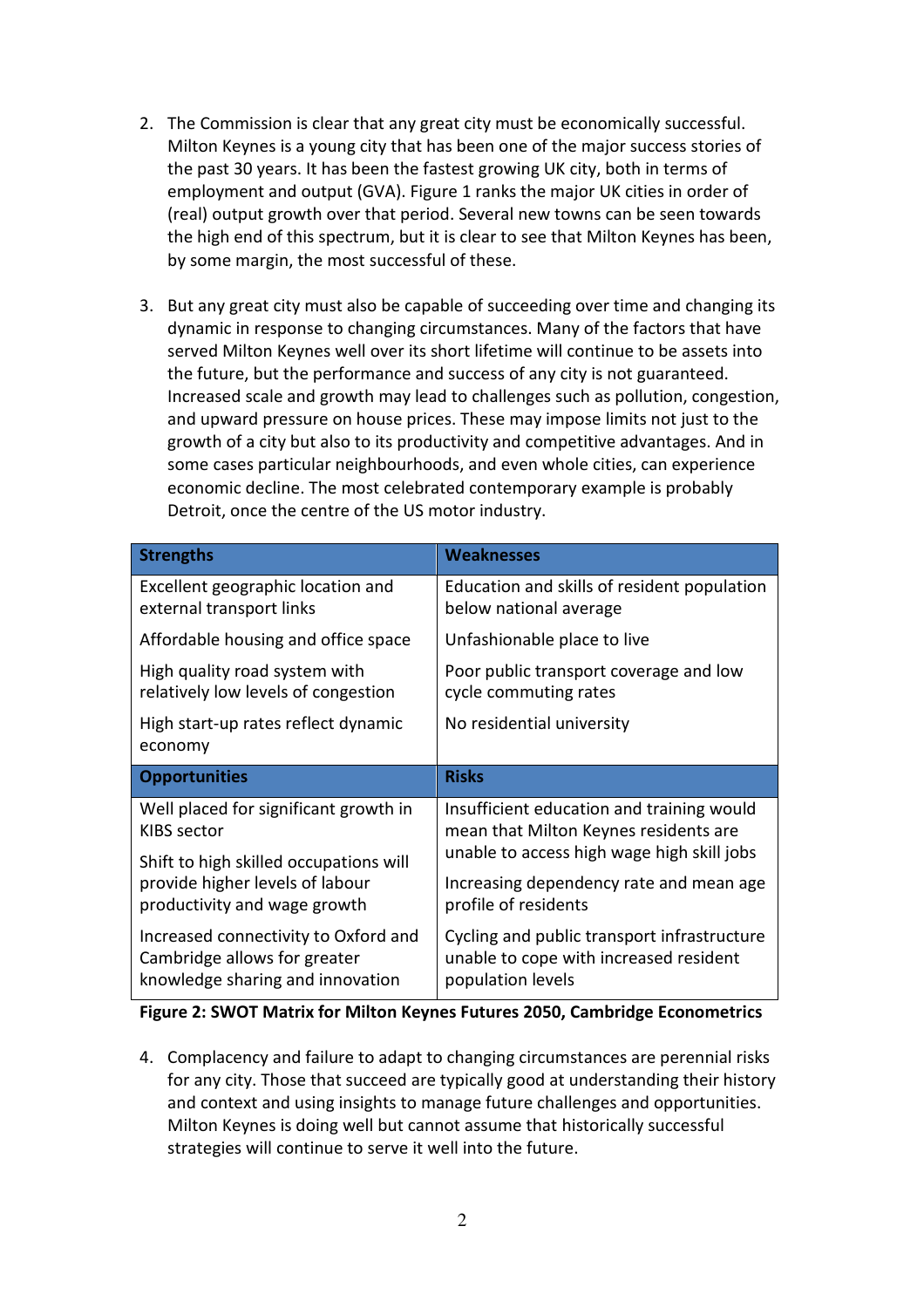We need to continue to look forward and imagine and re-imagine the future with the notion of MK as a constant state of becoming. This is a counter to the view that once you've built the plan it is done, but that's not the case as the city is constantly changing and evolving – a creative process. Will Cousins, Chairman, David Lock Associates

- 5. An analysis by Cambridge Econometrics for MK Futures 2050 (Figure 2) shows the city's widely recognised strengths in geography, location and design that have helped it grow so successfully. But it also describes areas of risk and vulnerability that relate much more to "people" dimensions.
- 6. A great city must work for all the people that live there and use it. Measures of a city's success for people might include the extent to which it enables face-toface, opportunity-spawning, interactions between its inhabitants. Or the extent to which it attracts and provides for a diverse range of people and talent.

 $\vert$  In great cities people want to be there for something shared and togetherness .... this comes from culture and bringing people together and improves wellbeing, purpose, sense of identity and happiness. Tara Williamson, MK Gallery

My family grew up here. We need to make sure that children can afford to move back. There is a lot to do here. People have a passion for the place, Stuart Copeland, Local resident

#### Policy frameworks

- 7. What do established local and national policy frameworks have to say about the characteristics of successful places?
- 8. Milton Keynes Development Corporation (MKDC) was established in January 1967 to provide the vision and execution of a "new city", Milton Keynes, that would be the modern interpretation of the Garden City movement concepts first expressed by Ebenezer Howard 60 years earlier. The aims that MKDC set out in "The Plan for Milton Keynes" implied that the designers would learn from the mistakes made in the earlier new towns and build a city that people would be proud to call their home. The goals of the Development Corporation's Masterplan for Milton Keynes (1970):
	- Opportunity and Freedom of Choice
	- Easy Movement and Access and Good Communications
	- Balance and Variety
	- An Attractive City
	- Public Awareness and Participation
	- Efficient and Imaginative Use of Resources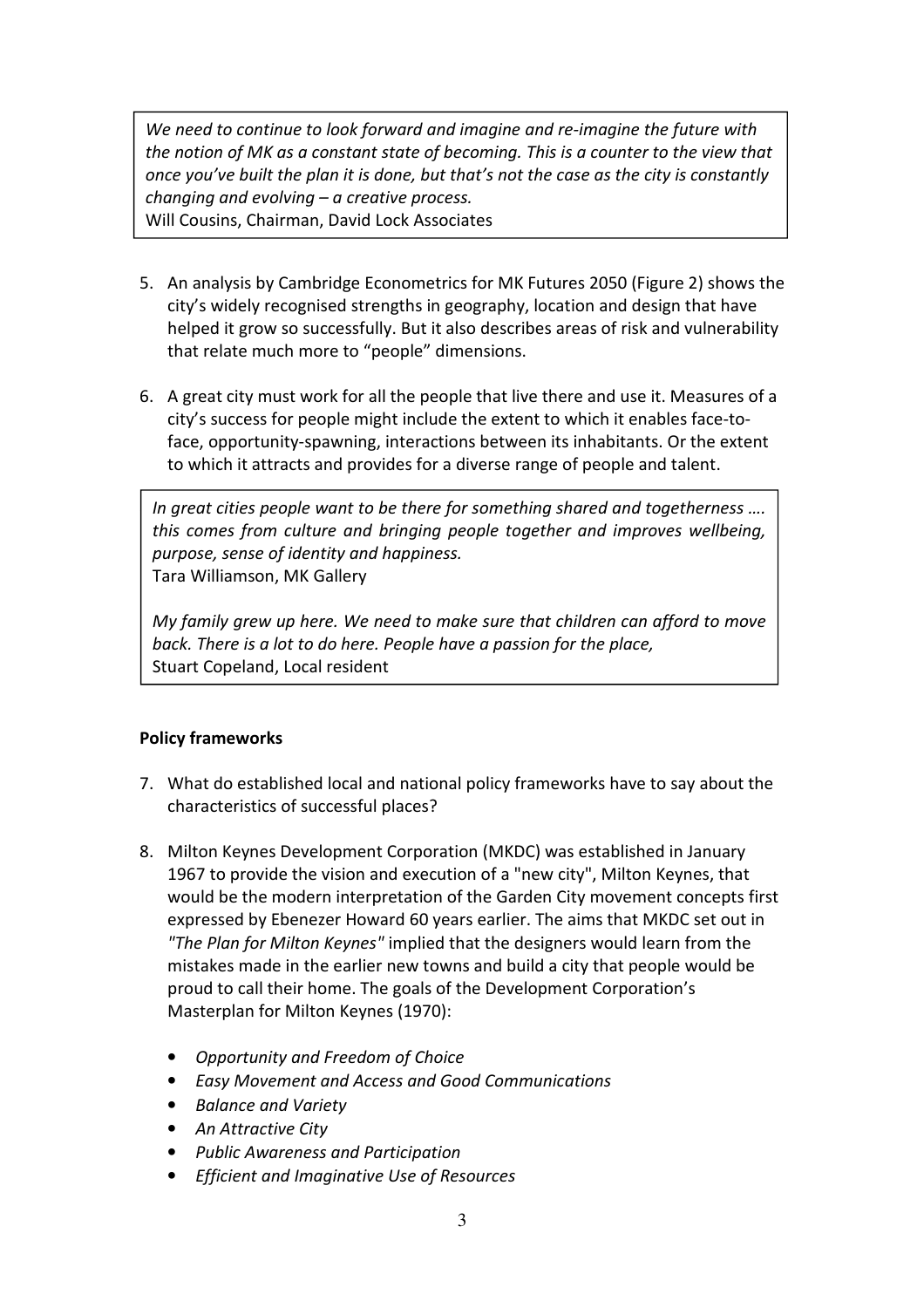9. More recently the consultation on the Plan:MK topic papers between October and December 2014 led to a statement of themes and topics that draws on the Masterplan goals:

In the longer term, Milton Keynes could become a place:

- That has grown and developed in a sustainable way that respects its original concepts whilst embracing innovation and change
- That provides quality of life through opportunity and choice for all (a place for everyone)
- That has succeeded in achieving easy movement and access for all
- That is recognised internationally as a prosperous and competitive economy benefiting from a wide ranging skill base
- That has taken advantage of growth and change to benefit the citizens of Milton Keynes and the surrounding area
- Where infrastructure needs have been met through the smart use of resources and technology
- With an international profile and reputation as an attractive and forward thinking, 'can do' place
- With a variety of people belonging to diverse communities across the urban and rural area
- 10. Such broadly expressed high–level policy frameworks stand the test of time and can be widely supported since they are not specific about how they should be applied in practice. But they must be continually reinterpreted for contemporary and future circumstances. For example, delivering on the 1967 Masterplan goal of "Easy Movement, Access and Good Communications" remains relevant at the level of principle but requires very different approaches in today's world of the internet, mobile communications and driverless cars.
- 11. As well as the "what", a great city should understand the "how" of delivering its goals and ensure the approach can be resilient and adaptable, allowing the city to flex its approach with changing circumstances. The notion of a city that is adaptive and flexible was captured in the strapline for the MK Local Strategic Partnership's 2004 Community Strategy: "The City that Thinks Differently, Embraces Evolution and Champions Change – a Handbook for Change".

Our city is used to a fast pace of change, perhaps more so than any other. In fact, some say that if Milton Keynes stopped changing and developing it would lose the very thing that makes it special.

Milton Keynes Local Strategic Partnership, Community Strategy, 2004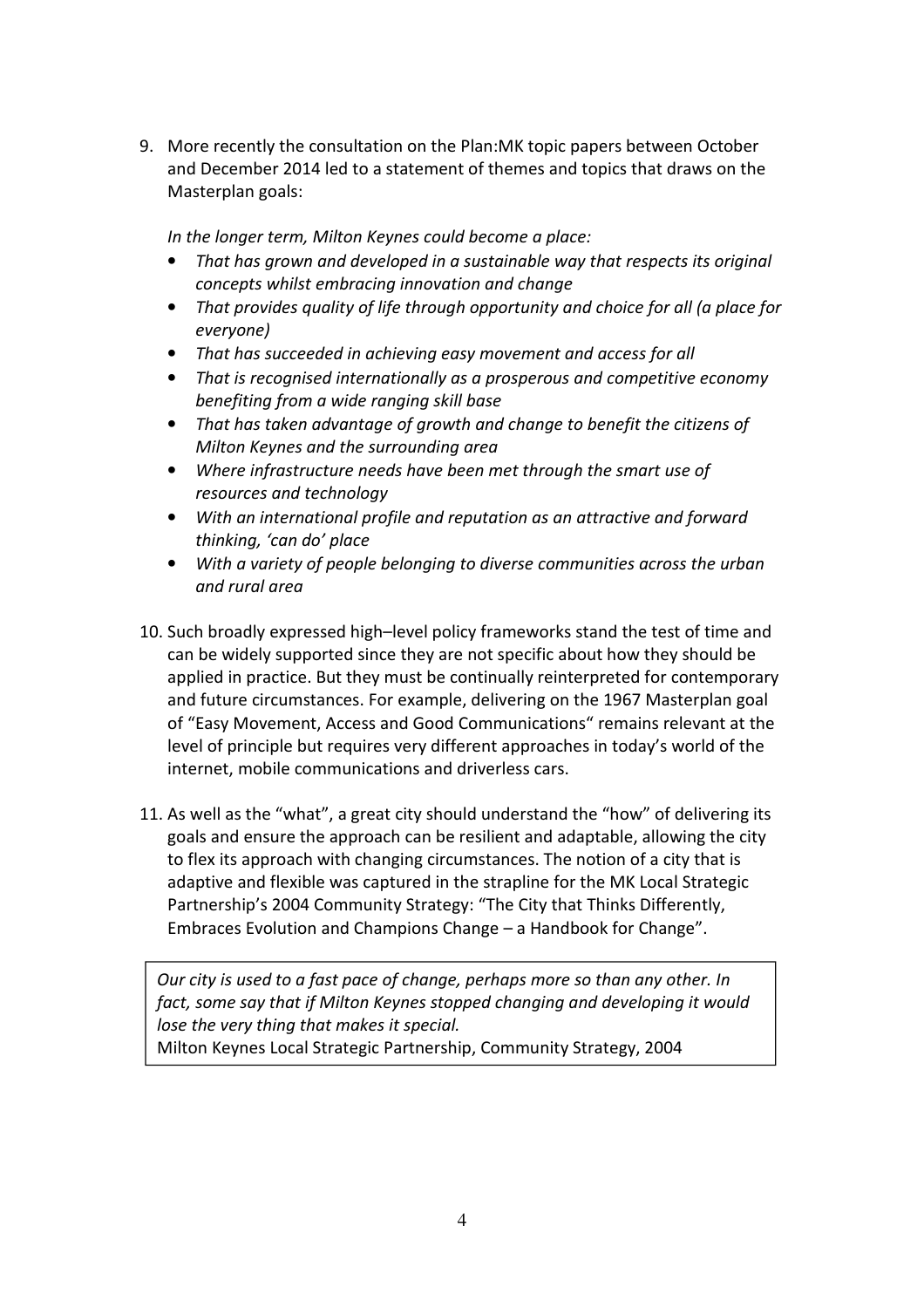- 12. Arup's presentation to MK Futures 2050 on the qualities of a great city covered five key dimensions cover a combination of the "what" and the "how":
	- People
		- full employment
		- opportunities for jobs and training
	- Place and Space
		- suitable and affordable working and living spaces
		- clean and green public realm
		- well connected, accessible places
		- vibrant city centres
	- Economy
		- opportunities for business to grow
		- access to resources (human, financial, physical)
		- adaptable to change and innovation
	- Culture
		- open and accepting
		- creative
	- Government
		- democratic and locally accountable
		- responds to needs of local residents and businesses
- 13. A simpler analysis by Arup (Figure 3) suggests that the heart of a successful city is its ability to meet the needs of people, business and place - factors that operate in a complex and dynamic context of change in which different needs and strategies can often compete and clash.



Figure 3: What makes a great city? Arup presentation to MK Futures 2050 Commission, November 2015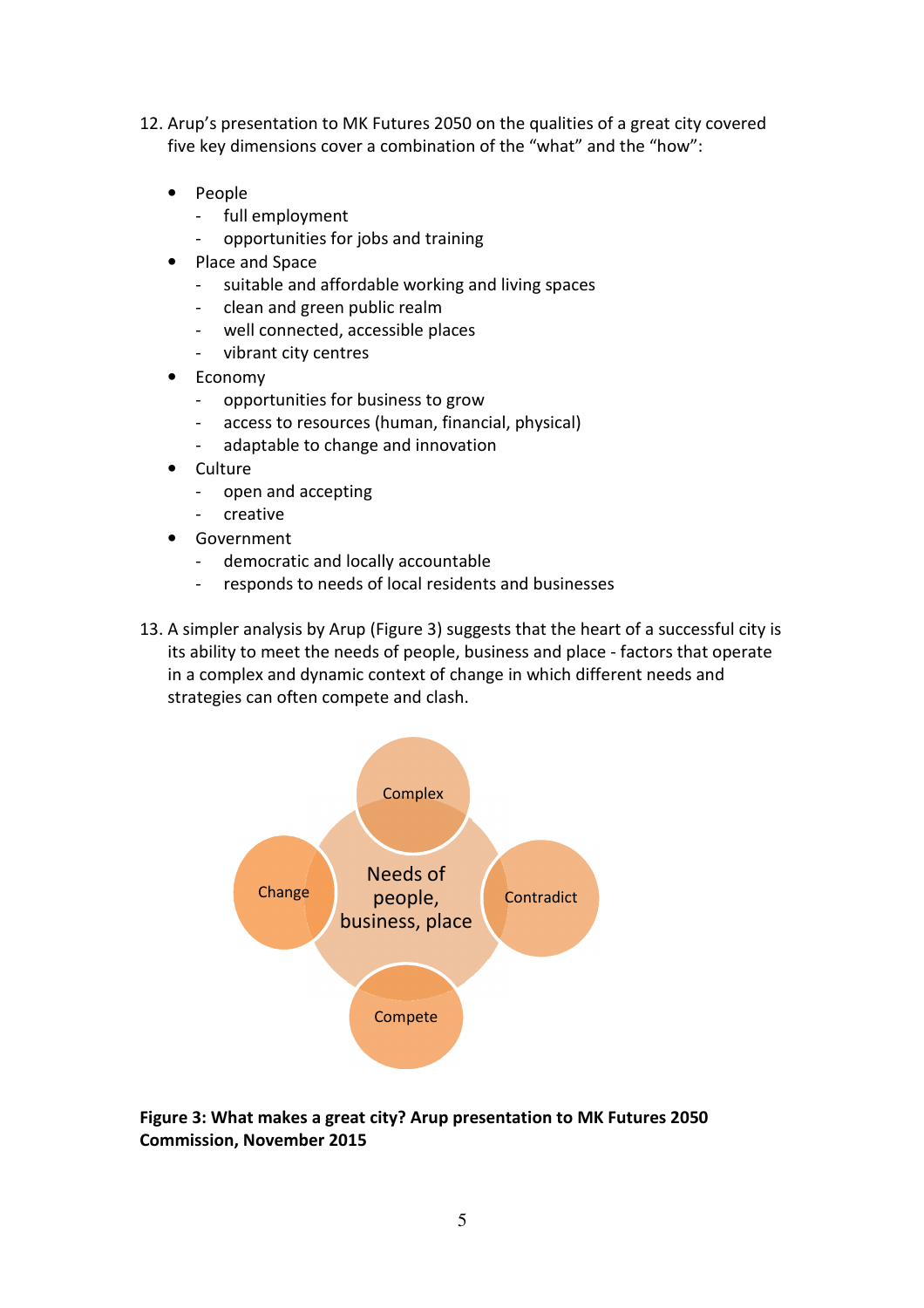- 14. Strategies to deliver against city goals must therefore consider the trade-offs that are necessary where goals are in conflict. Examples of this in the MK Futures 2050 discussions have included the city's low density, grid-based design that has produced significant opportunities and benefits but is also the source of challenges, notably the difficulty of operating efficient public transport and the relatively high land requirement for development that reduces the available funding for essential infrastructure. Similarly, the high quality of much of the public realm and infrastructure has served the city well and is a source of identity and local pride but is expensive to build and maintain.
- 15. Arup's presentation to MK Futures 2050 (figure 4) highlighted a wider range of potential local tensions. Such challenges are common across all cities, although the specifics but will vary with time and place. The point is to understand and quantify trade-offs, as far as is possible, in order that informed choices can be made.

| <b>Issue</b>              | <b>Tension or challenge</b>                                                  |
|---------------------------|------------------------------------------------------------------------------|
| Planning                  | <b>Community collaboration vs NIMBY</b><br>Greenbelt vs locations for growth |
| Development               | Growth vs retaining character                                                |
| <b>Economy and skills</b> | Improving local skills while attracting new talent                           |
| Infrastructure            | Need vs ability to pay<br>Car vs sustainable transport                       |
| Government                | Local powers (e.g. MK Tariff)                                                |
| Governance                | Populism vs 'What Works'                                                     |

#### Figure 4: Potential tensions and challenges inherent in the pursuit of city goals, Arup presentation to MK Futures 2050 Commission, November 2015

#### Public and stakeholder views

- 16. A wide range of issues were raised by stakeholders and the public during the Commission's discussions and consultations about what makes a great city. Some 735 individuals contributed their views face-to-face and over 5,600 dialogues of conversation were captured via workshops, school activities, the dedicated MK Futures 2050 website and social media.
- 17. The public provided views on the generic elements of any great city. But they also gave their opinions on Milton Keynes specific dimensions and these are summarised in Figure 5.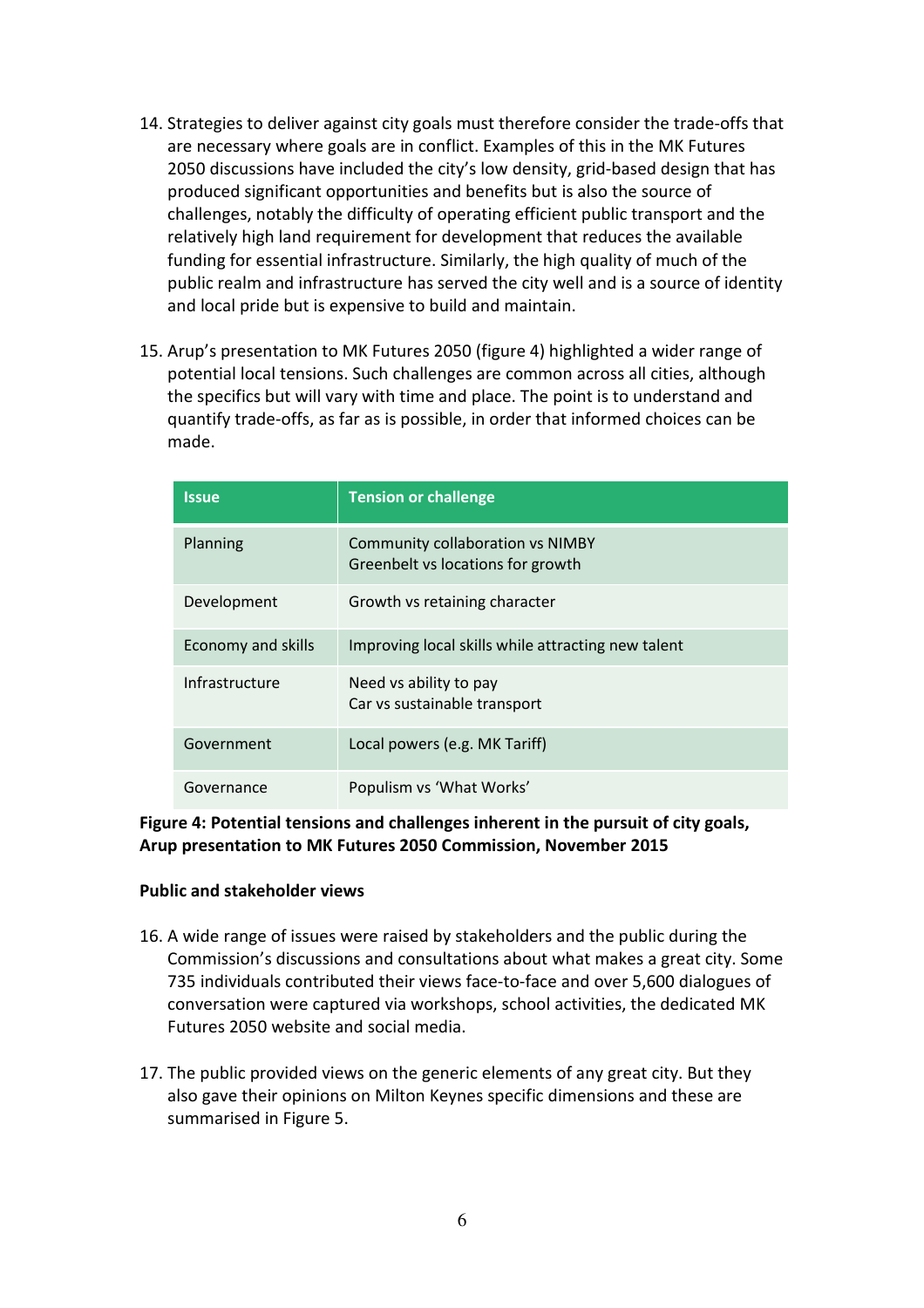#### Figure 5: The public's view on the best of Milton Keynes and what could make it greater.

#### Maintaining the best of MK

- Employment opportunities, services and amenities provided in line with growth - planning that is holistic and long term
- Public services keep pace with growth hospital, GP and healthcare facilities - range and number of school choices
- Consider all communities equally older towns need rejuvenating and more investment – housing in some areas in urgent need of attention
- Parks and open spaces. Within new development, MK should look after and retain its heritage – maintain green, spacious feel
- Improve Redways and include in new development areas
- Cut foliage, improve and update landscaping and maintain trees
- Effective grid road network and easy parking

#### What would make MK greater?

- More individuality and soul in the city centre independent shops, bars, restaurants and affordable music venues
- More varied and interesting architecture in MK
- Wider range of affordable community facilities safe places for young people to socialise
- Amenities, shops and attractions beyond central MK
- A well respected campus university of excellent reputation
- Help, support and guidance for start-up businesses
- Improved bus services from outer areas covering all areas and not just central routes - accessible for people with limited mobility within the estates
- More sustainable and innovative transport
- Infrastructure to stand the test of time and provide sustainability of core services
- Housing that's affordable, built to last and not 'crammed together'
- 18. The public's views on the "best" of Milton Keynes reflect the new town heritage and origins of Milton Keynes in a strong emphasis on the built environment, landscape, transport and accessibility and the challenge of balancing the growth of housing, communities and jobs.
- 19. Comments on what would make Milton Keynes even greater have a much stronger emphasis on growing variety and individuality in the city's cultural offer and the related need for a strong university and business start-up support. Facilities, places and mobility that meet the needs of all parts of the city and its residents also feature.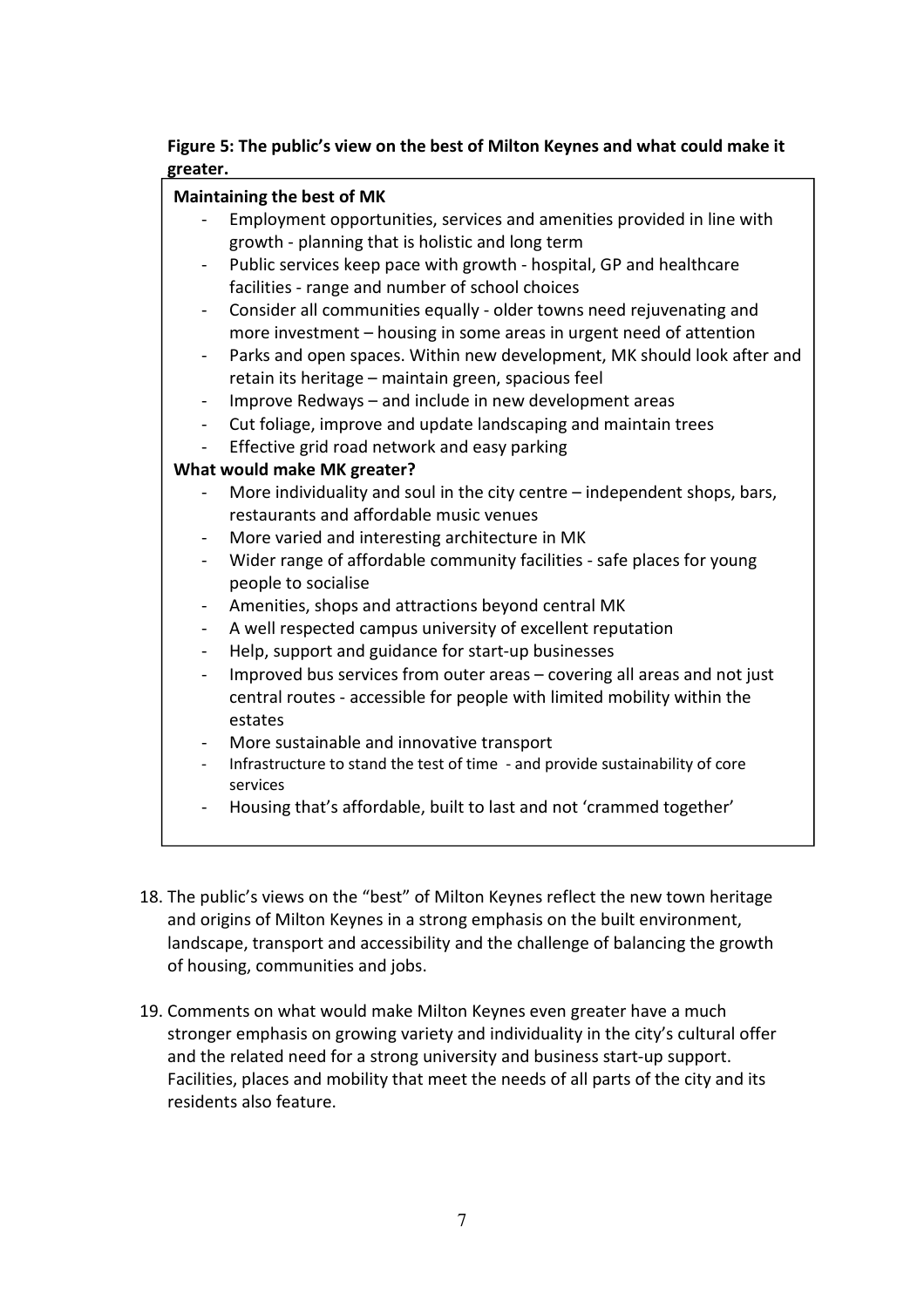#### Summary framework: "What makes a great city?"

20. Annex A provides an overview of the range of views captured during the Commission's discussions and engagement with the public and stakeholders. These have been summarised into the three categories summarised in the framework at Figure 6.

Whilst physical infrastructure is important, the quality of those who lead us is also important, if not more so. This means that, if Milton Keynes is to expand, then it has to attract Big People. And the way to attract Big People is to have a Big Plan.

Tim Skelton, Chair, MK Forum

21. This framework is generic in that it provides a benchmark against which to measure any city's proposition. The "resilient and adaptable" cluster of attributes is arguably that which is most informed by the specifics of the Milton Keynes context with an emphasis on thinking big, innovation and planning for the longterm.

#### Figure 6: Summary of the features of a great city

#### A great city:

#### ….is economically successful

- Skilled workforce, especially graduate level
- Economic diversity and resilience, adapts to change
- Fertile place for investors and entrepreneurs
- Fosters specialist clusters (knowledge based industries)
- Vibrancy with independent shops and varied entertainment
- Strong visitor destination

#### ….is resilient and adaptable

- Thinks big, values the past whilst embracing innovation and change
- Forward thinking pioneering
- Grows and develops sustainably through planned and organic growth
- Self-confident, proud and sense of identity
- Is responsive and builds support and participation
- Open and accepting, provides opportunity and freedom of choice for all

#### …works for people

- Beautiful places, busy and tranquil, including attractive parks and open green spaces
- Strong cultural offer
- A diverse population with shared experiences and opportunities for social interaction
- Safe places with low levels of poverty and deprivation
- A home for every household at reasonable cost to meet all needs
- Good health services and excellent education
- Invests in people and enables every young person to realise their potential
- Respects and enables older people to live fulfilling lives
- Easy, affordable and integrated movement for all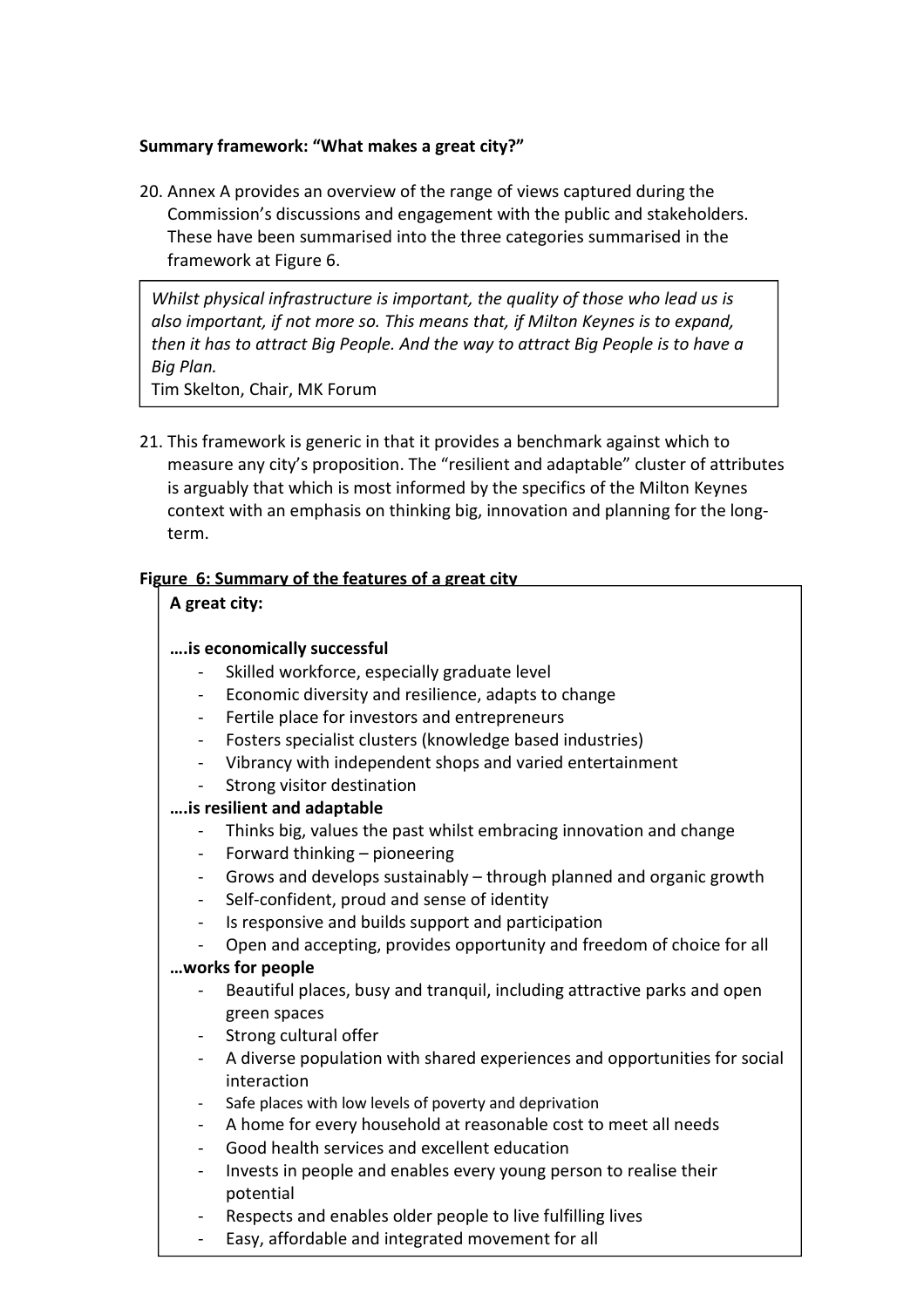- 22. The Commission's challenge is to make proposals that will guide the city's development towards meeting these tests for any great city. Individual cities achieve the benchmarks through varying and distinctive means that define their identity as places. In the case of Milton Keynes, those means are most obviously the policies and development practices associated with its new town heritage – the core of the city's identity.
- 23. The Commission's proposals cannot therefore be generic as they must address the specific opportunities and constraints inherent in the context of Milton Keynes. They should be rooted in a respect for the individuality of the place and what has worked so well to date. But they must also be clear about the trade-offs and conflicts that require resolution if the city is to move forward from today's success to secure greatness over the longer-term.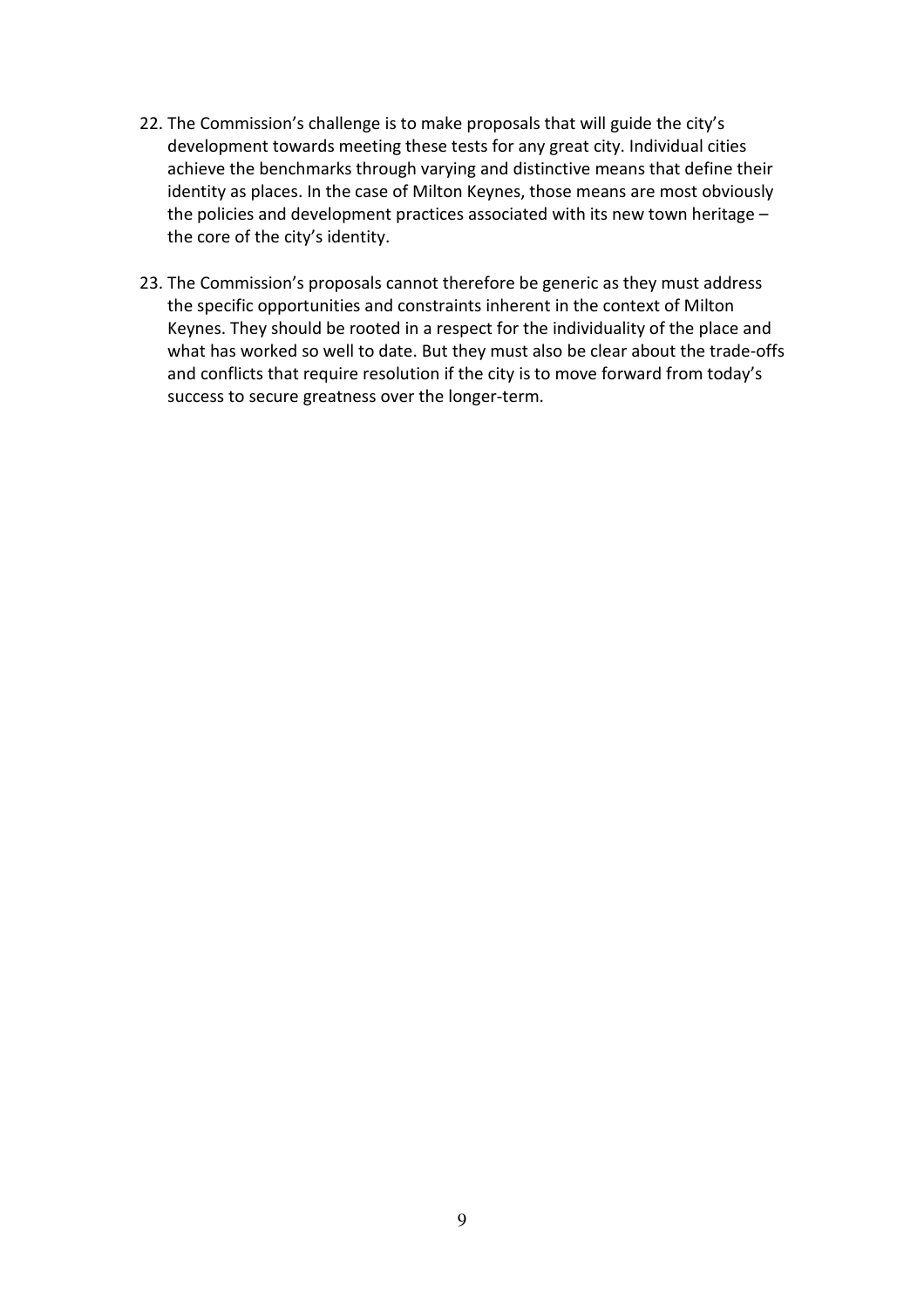#### Annex: Summary of inputs to "What makes a great city?"

| <b>Attribute</b>     | <b>Policy perspectives*</b>             | <b>Commission discussions</b>            | Feedback from engagement programme                            |
|----------------------|-----------------------------------------|------------------------------------------|---------------------------------------------------------------|
| <b>Economically</b>  | Opportunities for business to grow      | Fertile place for investors &            | <b>Stakeholders</b>                                           |
| successful           | Access to resources (human, financial,  | entrepreneurs                            | Clusters of key specialisms                                   |
|                      | physical)                               | Affordable and connected for business    | A big plan - attract new generation of talent                 |
|                      | Adaptive to change and innovative       | Right mix of homes and buildings to      | A high quality undergraduate university                       |
|                      | Recognised internationally as           | secure required skills                   | Culture to attract and nurture talent                         |
|                      | prosperous and competitive economy -    | Skilled workforce                        | <b>Public</b>                                                 |
|                      | wide ranging skill base                 | Undergraduates following careers locally | Diversity of employment - opportunities and support for small |
|                      | Full employment & opportunities for     | Economic diversity                       | business set ups                                              |
|                      | jobs and training                       | Economic resilience - accommodates       | A place, a destination - landmark architecture                |
|                      | An attractive city                      | inward flows and indigenous growth and   | National publicised events to bring in visitors               |
|                      | Vibrant city centre                     | changes in world of work and industry    | More individuality and soul in the city centre                |
|                      |                                         | Knowledge based industries (creative,    | Smaller more independent shops/boutiques                      |
|                      |                                         | research, consultancy, digital)          | Variety, buzz and energy - shops, clubs, restaurants, music   |
|                      |                                         | Uses GVA to resolve deprivation -        | venues - life doesn't stop at 11pm                            |
|                      |                                         | regenerates                              | A well respected campus university of excellent               |
|                      |                                         | Strong reputation outside UK             | reputation                                                    |
| <b>Resilient and</b> | Grows and develops in a sustainable     | Always renewing itself with vigour &     | <b>Stakeholders</b>                                           |
| adaptable            | way that respects its original concepts | vitality                                 | Big thinking and plans - as with the original plan for MK.    |
|                      | whilst embracing innovation and         | Identity beneath the developments        | Values the past in planning for the future                    |
|                      | change                                  | Role of city centre                      | Constant state of evolution - a creative process              |
|                      | Meets infrastructure needs through      | Enables everyone to journey to work and  | Consistent leadership - articulate vision - win support from  |
|                      | smart use of resources and technology   | learn at a price they can afford         | local people - engages all communities                        |
|                      | Open and accepting culture              | Minimises adverse impacts on natural     | Capable of growth and expansion - a masterplan for city and   |
|                      | Opportunity and freedom of choice       | resources                                | its region                                                    |
|                      | Balance and variety                     | Attitude: Pioneering - "Can do" - "place | Not completely planned - can be organic and a bit messy       |
|                      | Creative                                | that walks the talk"                     | Balances development with community needs                     |
|                      | International profile and reputation as | High quality - not just "adequate"       | Green credentials - sustainable - low carbon                  |
|                      | attractive, forward thinking & 'can do' | Community involvement                    | Reflects current character and landscape (green and low       |
|                      | Democratic and locally accountable      | <b>Builds social capital</b>             | density in MK)                                                |
|                      | Responds to needs of residents &        |                                          | Active role of public sector - with collaborative team        |
|                      | businesses                              |                                          | approach across sectors                                       |
|                      | Public awareness and participation      |                                          | Do more with less - apply finance more strategically across   |
|                      | Growth and change benefit the citizens  |                                          | disciplines and sectors                                       |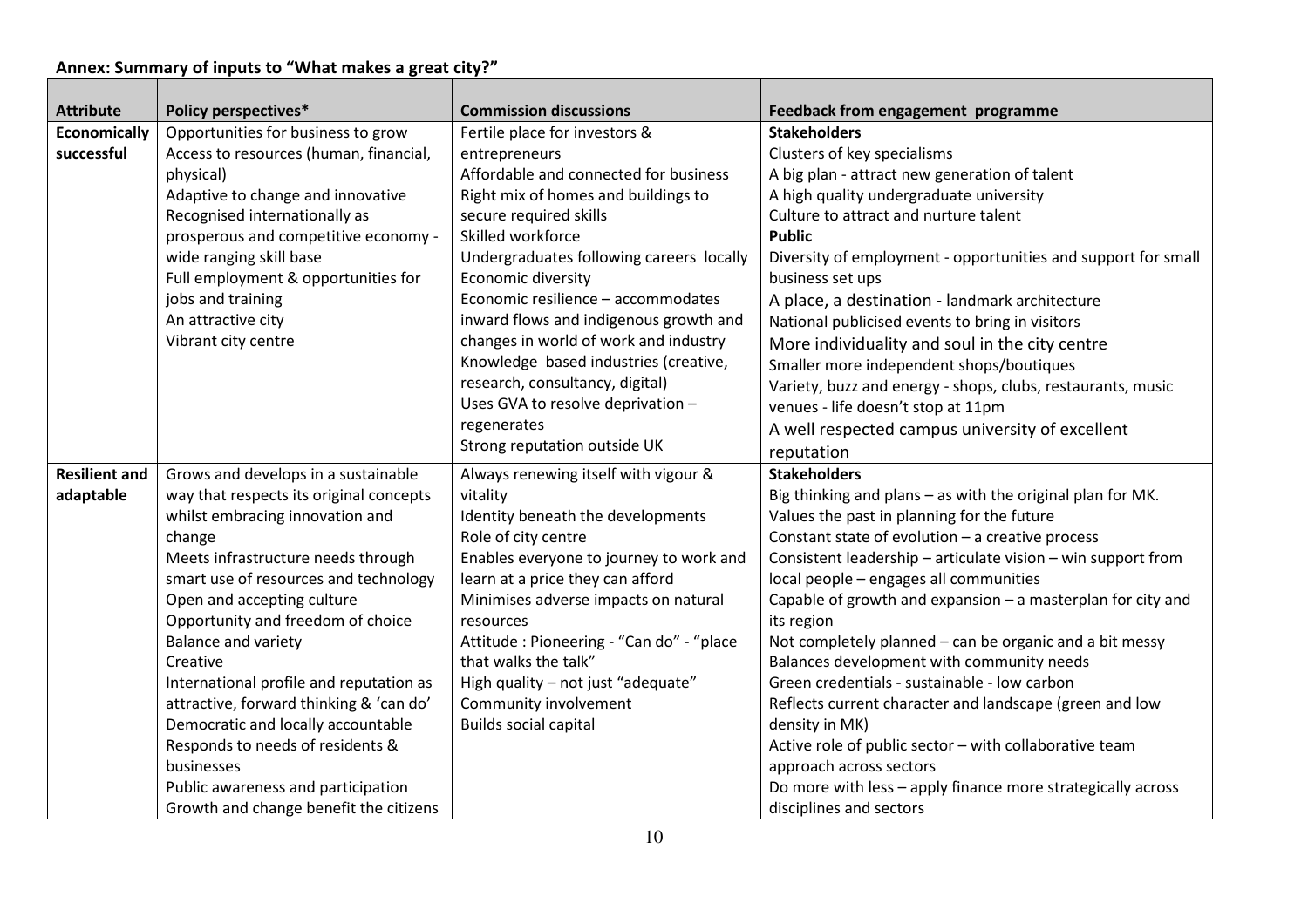|                  | of Milton Keynes and surrounding area   |                                           | Creative funding/governance models                                 |
|------------------|-----------------------------------------|-------------------------------------------|--------------------------------------------------------------------|
|                  | Efficient and imaginative use of        |                                           | Partners act as enablers not blockers                              |
|                  | resources                               |                                           | <b>Public</b>                                                      |
|                  |                                         |                                           | Forward thinking, planning & development.                          |
|                  |                                         |                                           | A future plan - ambition to keep driving forward - progression     |
|                  |                                         |                                           | with growth & vision                                               |
|                  |                                         |                                           | Provision of employment opportunities, services and                |
|                  |                                         |                                           | amenities in line with growth - planning that is holistic and      |
|                  |                                         |                                           | long term                                                          |
|                  |                                         |                                           | Pioneering $(1st$ in lots of social activities) modern in thinking |
|                  |                                         |                                           | and adaptable                                                      |
|                  |                                         |                                           | Strong community                                                   |
|                  |                                         |                                           | Culture, history, sense of identity - build on its character       |
|                  |                                         |                                           | modern status                                                      |
|                  |                                         |                                           | Varied and interesting architecture                                |
|                  |                                         |                                           | Infrastructure to stand the test of time - and provides            |
|                  |                                         |                                           | sustainability of core services                                    |
|                  |                                         |                                           | Rejuvenate, nurture instead of demolishing                         |
| <b>Works for</b> | Quality of life through opportunity and | Enables every young person to realise     | <b>Stakeholders</b>                                                |
| people           | choice for all                          | their full potential - integrated         | Pursuit of happiness - community& people are what count            |
|                  |                                         |                                           |                                                                    |
|                  | Variety of people belonging to diverse  | education for all - lifelong learning     | Promotes health, well-being and safety                             |
|                  | communities across the urban and rural  | Boosts educational attainment - strong    | Knows how to invest in people                                      |
|                  | area                                    | education outcomes                        | Places for social interaction                                      |
|                  | Suitable and affordable working and     | <b>Welcomes diversity</b>                 | No social isolation - everything more accessible including         |
|                  | living space                            | Respects and enables older people to live | digital inclusion                                                  |
|                  | Clean and green public realm            | fulfilling lives                          | All benefit - close gap between rich and poor                      |
|                  | Well connected, accessible places       | A home of their own for every household   | Residents have passion for their city                              |
|                  | Easy movement and access and good       | at reasonable cost                        | Provides shared experiences                                        |
|                  | communications                          | Attractive green space                    | Freedom of movement - high quality public transport -              |
|                  | Easy movement and access for all        | Beautiful places - both tranquil and busy | sustainable transport infrastructure                               |
|                  |                                         | Self-confident - proud and sense of       | Integration of movement across city centre $-$ a city that works   |
|                  |                                         | identity                                  | for pedestrians                                                    |
|                  |                                         |                                           | Effective (grid) road network - grade separation - dedicated       |
|                  |                                         |                                           | cycle routes (redways) - easy parking                              |
|                  |                                         |                                           | <b>Public</b>                                                      |